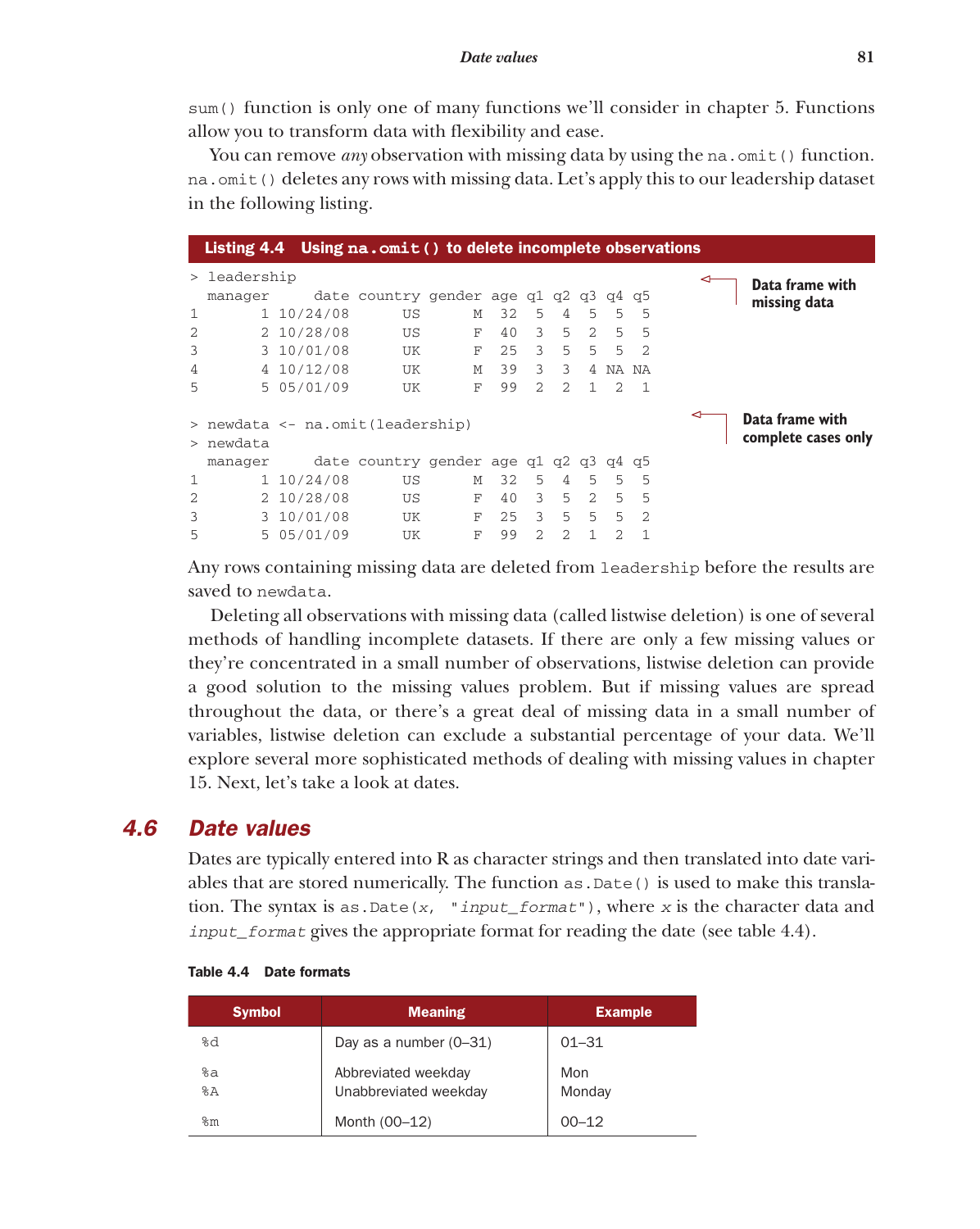| <b>Symbol</b> | <b>Meaning</b>                           | <b>Example</b> |
|---------------|------------------------------------------|----------------|
| 8b<br>8B      | Abbreviated month<br>Unabbreviated month | Jan<br>January |
| %y<br>8Y      | 2-digit year<br>4-digit year             | 07<br>2007     |

Table 4.4 Date formats *(continued)*

The default format for inputting dates is yyyy-mm-dd. The statement

mydates <- as.Date(c("2007-06-22", "2004-02-13"))

converts the character data to dates using this default format. In contrast,

```
strDates <- c("01/05/1965", "08/16/1975")
dates <- as.Date(strDates, "%m/%d/%Y")
```
reads the data using a mm/dd/yyyy format.

In our leadership dataset, date is coded as a character variable in mm/dd/yy format. Therefore:

```
myformat <- "%m/%d/%y"
leadership$date <- as.Date(leadership$date, myformat)
```
uses the specified format to read the character variable and replace it in the data frame as a date variable. Once the variable is in date format, you can analyze and plot the dates using the wide range of analytic techniques covered in later chapters.

Two functions are especially useful for time-stamping data . Sys.Date() returns today's date and date() returns the current date and time. As I write this, it's December 12, 2010 at 4:28pm. So executing those functions produces

```
> Sys.Date()
[1] "2010-12-01"
> date()
[1] "Wed Dec 01 16:28:21 2010"
```
You can use the format(*x*, format="*output\_format*") function to output dates in a specified format, and to extract portions of dates:

```
> today <- Sys.Date()
> format(today, format="%B %d %Y")
[1] "December 01 2010"
> format(today, format="%A")
[1] "Wednesday"
```
The format() function takes an argument (a date in this case) and applies an output format (in this case, assembled from the symbols in table 4.4). The important result here is that there are only two more days until the weekend!

When R stores dates internally, they're represented as the number of days since January 1, 1970, with negative values for earlier dates. That means you can perform arithmetic operations on them. For example:

```
> startdate <- as.Date("2004-02-13")
> enddate <- as.Date("2011-01-22")
```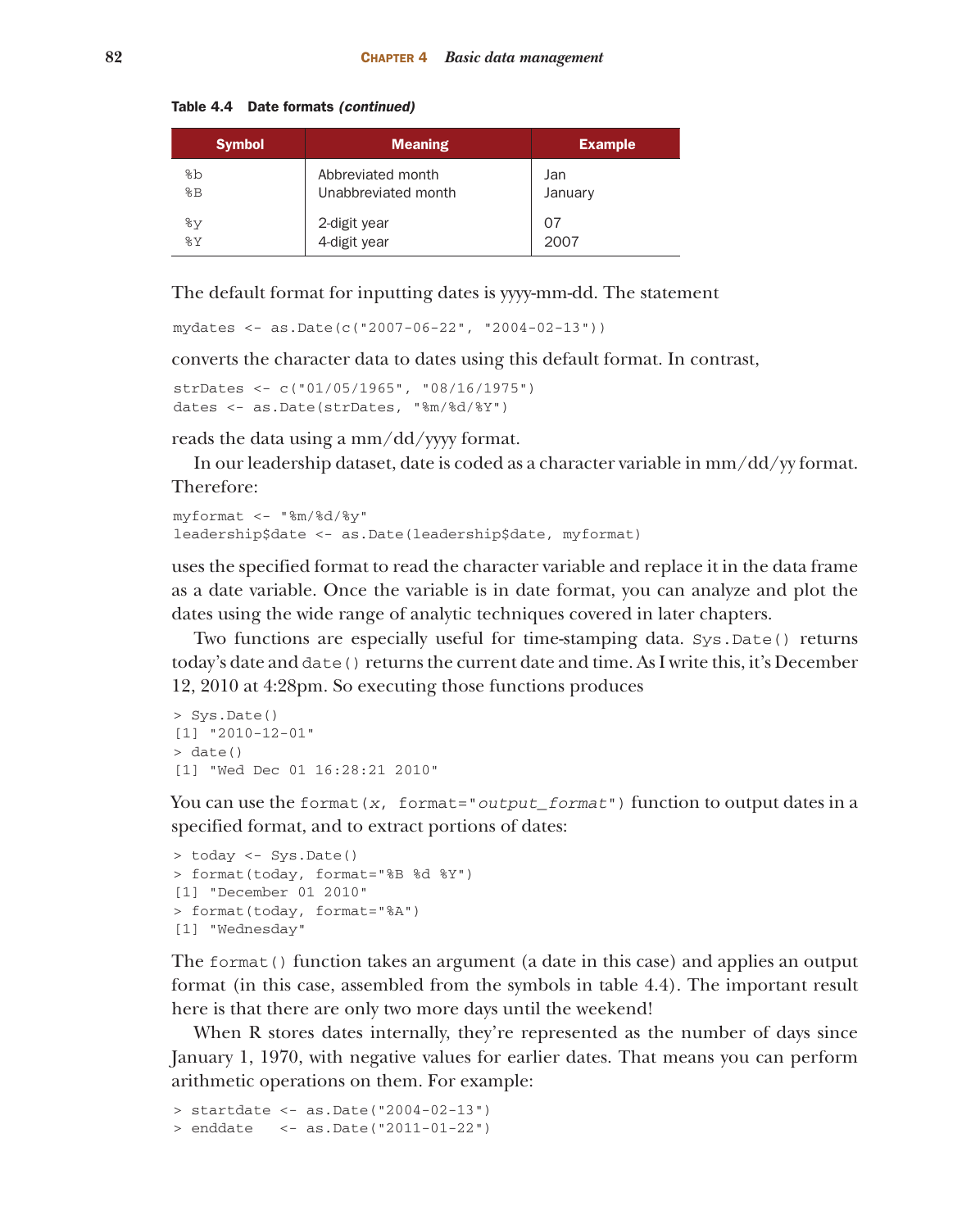```
> days <- enddate - startdate
> days
Time difference of 2535 days
```
displays the number of days between February 13, 2004 and January 22, 2011.

Finally, you can also use the function difftime() to calculate a time interval and express it as seconds, minutes, hours, days, or weeks. Let's assume that I was born on October 12, 1956. How old am I?

```
> today <- Sys.Date()
> dob <- as.Date("1956-10-12")
> difftime(today, dob, units="weeks")
Time difference of 2825 weeks
```
Apparently, I am 2825 weeks old. Who knew? Final test: On which day of the week was I born?

### *4.6.1 Converting dates to character variables*

Although less commonly used, you can also convert date variables to character variables. Date values can be converted to character values using the as.character() function:

strDates <- as.character(dates)

The conversion allows you to apply a range of character functions to the data values (subsetting, replacement, concatenation, etc.). We'll cover character functions in detail in [chapter 5.](#page--1-0)

#### *4.6.2 Going further*

To learn more about converting character data to dates, take a look at help(as. Date) and help(strftime) . To learn more about formatting dates and times, see help(ISOdatetime) . The lubridate package contains a number of functions that simplify working with dates, including functions to identify and parse date-time data, extract date-time components (for example, years, months, days, etc.), and perform arithmetic calculations on date-times. If you need to do complex calculations with dates, the fCalendar package can also help. It provides a myriad of functions for dealing with dates, can handle multiple time zones at once, and provides sophisticated calendar manipulations that recognize business days, weekends, and holidays.

## *4.7 Type conversions*

In the previous section, we discussed how to convert character data to date values, and vice versa. R provides a set of functions to identify an object's data type and convert it to a different data type.

Type conversions in R work in a similar fashion to those in other statistical programming languages. For example, adding a character string to a numeric vector converts all the elements in the vector to character values. You can use the functions listed in [table 4.5](#page-3-0) to test for a data type and to convert it to a given type.